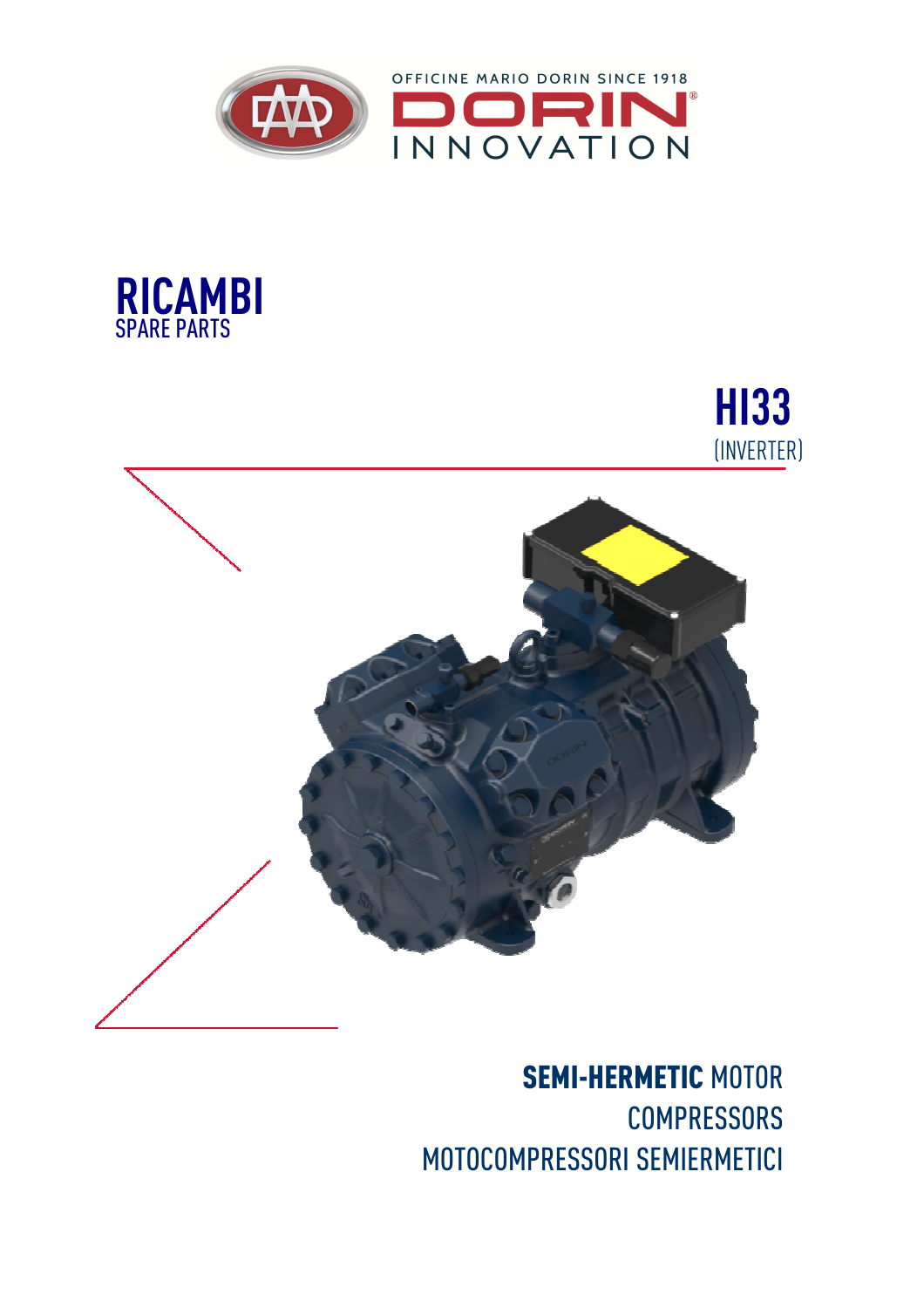

٦

**M/COMPRESSORE - M/COMPRESSOR HI33 ESPLOSO COMMERCIALE - COMMERCIAL EXPLODED VIEW**



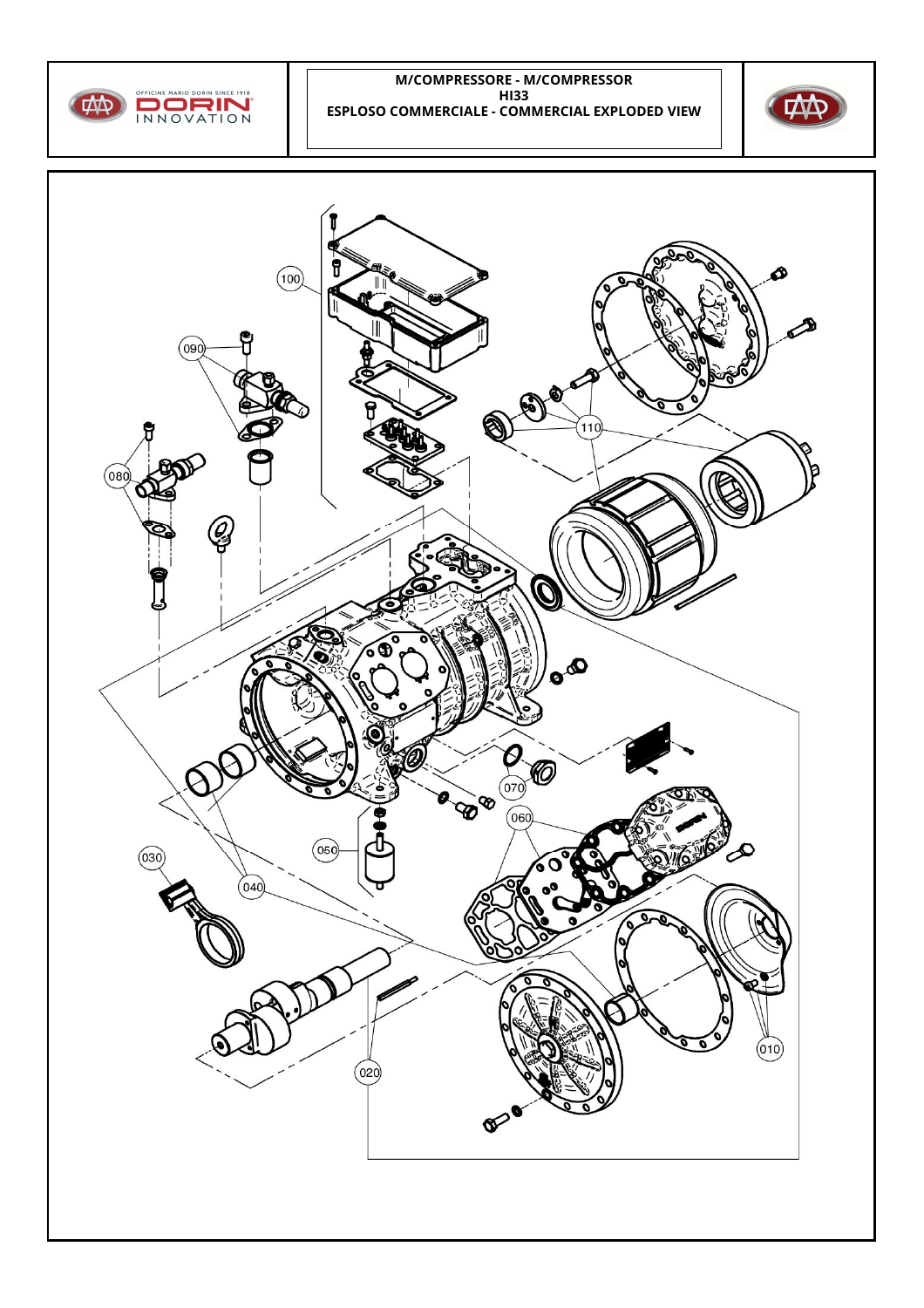| OFFICINE MARIO DORIN SINCE 1918<br>DORIN |                | M/COMPRESSORE - M/COMPRESSOR<br><b>HI33</b> |                              |                                      |                                 |                              |
|------------------------------------------|----------------|---------------------------------------------|------------------------------|--------------------------------------|---------------------------------|------------------------------|
| RIF.                                     | <b>HI355CC</b> | <b>ANTITA' - QUANT</b><br><b>HI415CC</b>    | <b>CODICE</b><br><b>CODE</b> | <b>DESCRIZIONE</b>                   | <b>DESCRIPTION</b>              |                              |
| 010                                      | $\mathbf{1}$   | 1                                           | <b>1MKD041</b>               | <b>Disco sbattiolio</b>              | Oil centrifugal disk            |                              |
| 020                                      | $\mathbf{1}$   | 1                                           | <b>1MKA076</b>               | Albero completo                      | <b>Complete shaft</b>           |                              |
| 030                                      | 4              | $\overline{\phantom{a}}$                    | 1MCDC85                      | Kit biella-pistone D.42              | Conn.rod.piston compl.D.42      |                              |
| 030                                      | L,             | 4                                           | 1MCDC86                      | Kit biella-pistone D.46              | Conn.rod.piston compl.D.46      |                              |
| 040                                      | $\mathbf{1}$   | 1                                           | <b>1CKJ023</b>               | Kit bronzine + rasamento             | <b>Bushing + trust kit</b>      |                              |
| 050                                      | $\mathbf{1}$   | 1                                           | <b>1CC5032</b>               | Kit sospensioni completo             | Vibration damper kit complete   |                              |
| 060                                      | $\overline{2}$ | 2                                           | <b>1PCB100</b>               | Piastra valvole completa             | <b>Complete valve plate</b>     |                              |
| 070                                      | $\mathbf{1}$   | 1                                           | <b>1CCQ501</b>               | Spia olio completa                   | Oil sight glass                 |                              |
| 080                                      | $\mathbf{1}$   | 1                                           | <b>1RKA020</b>               | Rubinetto di mandata                 | Discharge service valve         |                              |
| 090                                      | $\mathbf{1}$   | 1                                           | <b>1RKA035</b>               | Rubinetto di aspirazione             | <b>Suction service valve</b>    |                              |
| 100                                      | $\mathbf{1}$   | 1                                           | <b>1RKJ008</b>               | Scatola attacchi elettrici + piastra | <b>Electrical plate and box</b> |                              |
| 110                                      | $\mathbf{1}$   | $\overline{\phantom{a}}$                    | <b>1RKK140</b>               | Roto-statore 4HP 50Hz                | Stator-rotor 4HP 50Hz           |                              |
| 110                                      | $\overline{a}$ | 1                                           | <b>1RKK141</b>               | Roto-statore 5HP 50Hz                | <b>Stator-rotor 5HP 50Hz</b>    |                              |
| 110                                      | $\mathbf{1}$   | $\overline{\phantom{a}}$                    | <b>1RKK143</b>               | Roto-statore 4.8HP 60Hz              | Stator-rotor 4.8HP 60Hz         |                              |
| 110                                      | $\blacksquare$ | 1                                           | <b>1RKK144</b>               | Roto-statore 6HP 60Hz                | Stator-rotor 6HP 60Hz           |                              |
|                                          |                |                                             |                              |                                      |                                 |                              |
|                                          |                |                                             |                              |                                      |                                 |                              |
| <b>ACCESSORI - ACCESSORIES</b>           |                |                                             |                              |                                      |                                 |                              |
|                                          | 1              | $\mathbf{1}$                                | <b>1CCM515</b>               | Serie guarnizioni D.42-46            |                                 | Complete gasket set D.42-46  |
|                                          | $\mathbf{1}$   | 1                                           | <b>1ACS841</b>               | Ventilatore ausiliario               |                                 | <b>Auxiliary head fan</b>    |
|                                          | $\mathbf{1}$   | 1                                           | 2EG2020                      | Resistenza carter 220V               |                                 | <b>Cranckase heater 220V</b> |
|                                          | 1              | 1                                           | 2EG1050                      | Resistenza carter 110V               |                                 | <b>Cranckase heater 110V</b> |
|                                          | 1              | 1                                           | 2EG1080                      | Resistenza carter 24V                |                                 | <b>Cranckase heater 24V</b>  |
|                                          | $\mathbf{1}$   | 1                                           | 2CC3110                      | Modulo per termistori                |                                 | <b>Thermistors module</b>    |
|                                          |                |                                             |                              |                                      |                                 |                              |
|                                          |                |                                             |                              |                                      |                                 |                              |
|                                          |                |                                             |                              |                                      |                                 |                              |
|                                          |                |                                             |                              |                                      |                                 |                              |
|                                          |                |                                             |                              |                                      |                                 |                              |
|                                          |                |                                             |                              |                                      |                                 |                              |
|                                          |                |                                             |                              |                                      |                                 |                              |